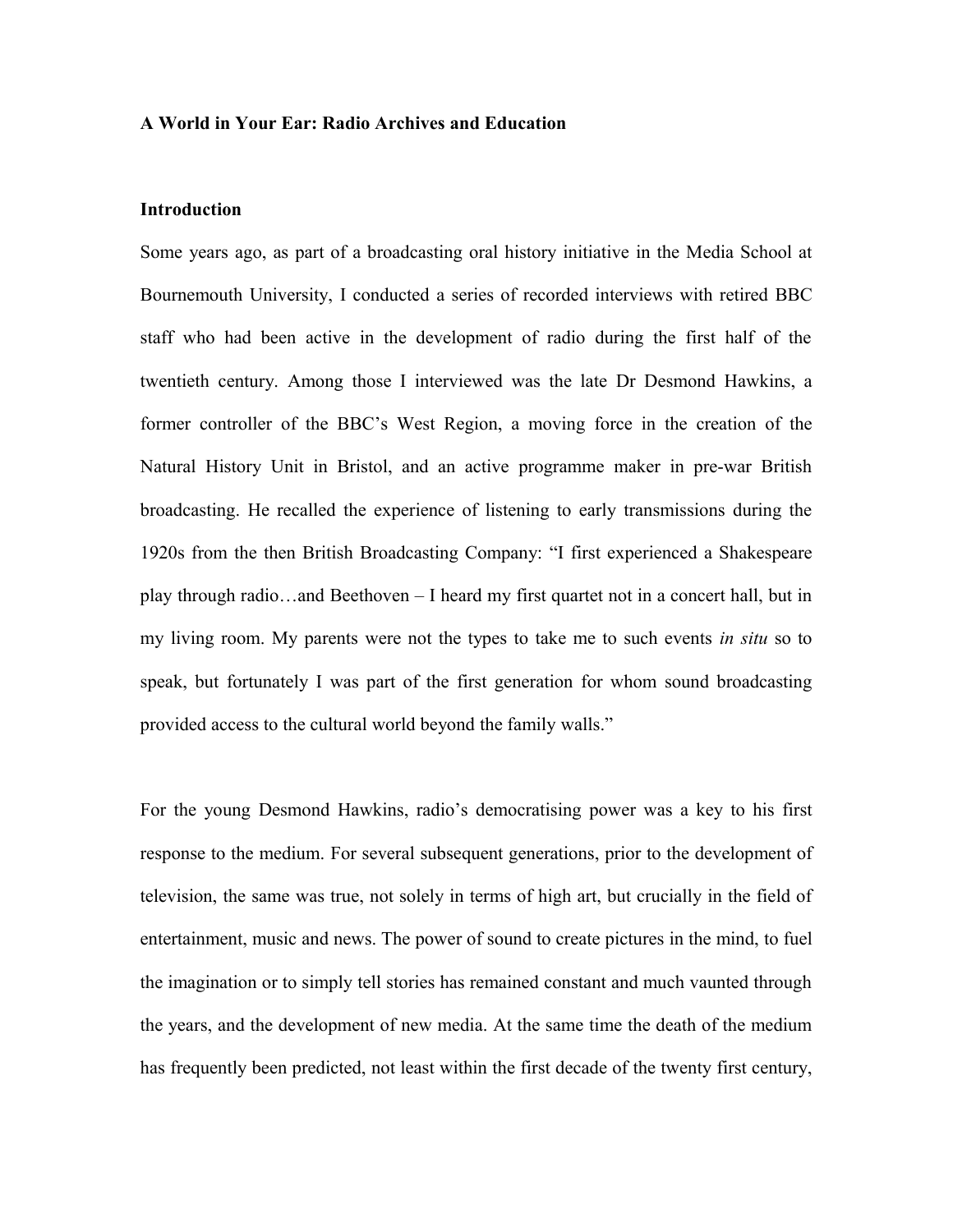when downloading content and new platforms for delivery have forced the industry to consider in which direction it is to reinvent itself this time. One of the beneficiaries in this new world of downloads, *podcasts* and audio on demand is showing itself to be speechbased radio; the technology which enables listeners to store content on mp3 players also enables them to create and understand the value of their own personal archives. Thus we are coming to a point where the purpose of radio archives needs no explanation or justification; it is 'case proven'.

# **Radio Ballads and New Beginnings**

When, in 1958, Charles Parker, Ewan MacColl and Peggy Seeger made *The Ballad of John Axon*, a new form of radio feature blending actuality, location-recorded speech and music, enabled largely by new portable recording technology, it is likely that they saw themselves as programme makers developing radio into fresh fields of making and production. The fact that 50 years on, this and the subsequent seven other *Radio Ballads* would have spawned an annual conference studying their work and methods, as well as a commercial release of every programme in the series, may well not have occurred to them. The fact is, there has emerged over recent years, the new academic phenomenon of "Radio Studies", which, coupled with a growing industry awareness of its past, is developing useful work in the exploration how – and why – radio interacts with its audience.

Yet the value of our radio collections exists beyond the confines of the study of the medium for its own sake. Charles Parker left a huge personal archive of tapes, books and papers, now held at Birmingham Central Library. This material is perceived as a living,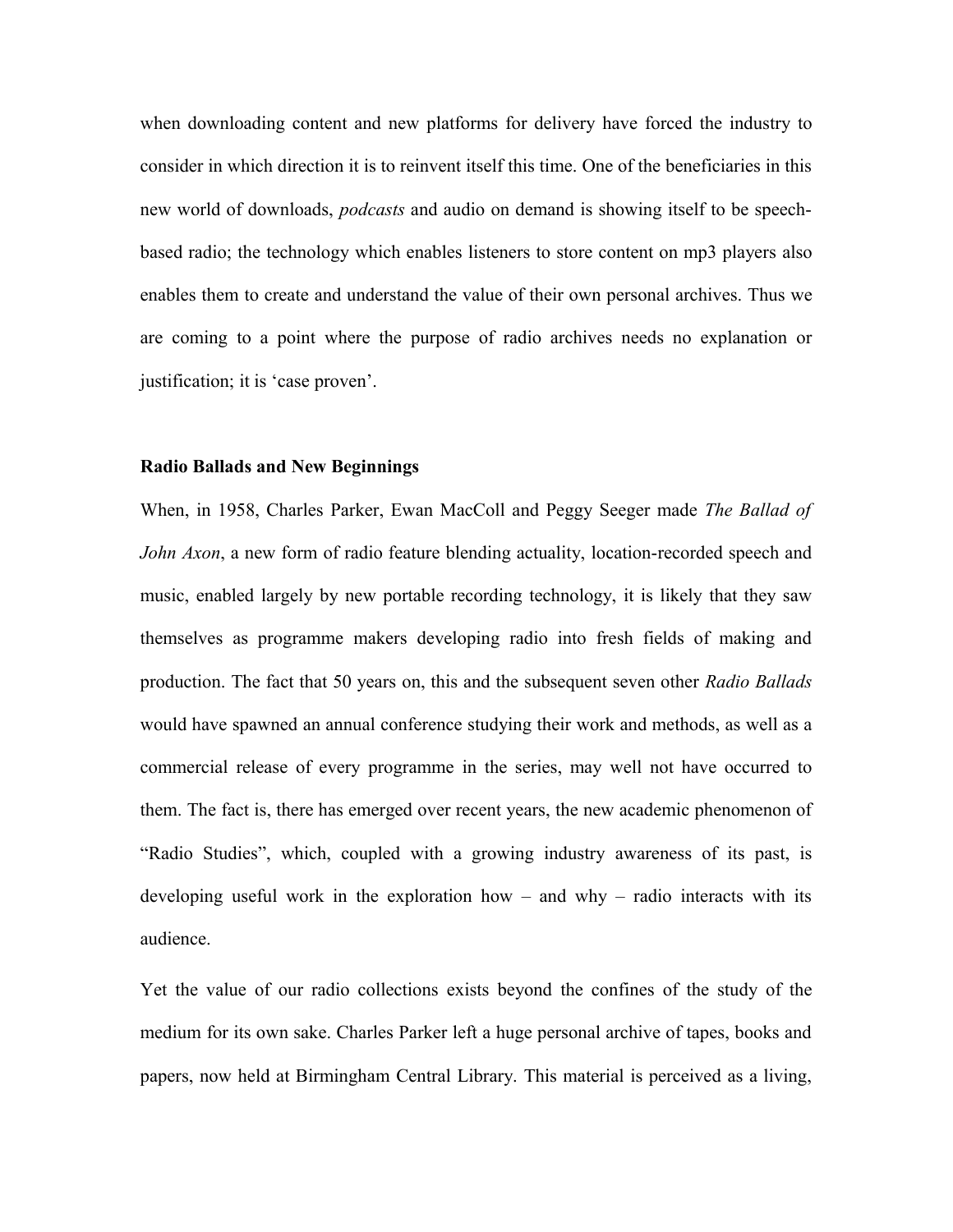valuable resource, not just for the study of radio, or the past, but as a modern-day commentary and cultural link in today's mixed society. *Connecting Histories* is a partnership project led by Birmingham City Archives, working with the School of Education at the University of Birmingham, the Sociology Department at the University of Warwick, and the *Black Pasts, Birmingham Futures* group. The mission statement of the project clearly articulates the role of archives as currency rather than history:

Britain today is commonly portrayed as a multicultural nation. However, the diverse historical experiences which constitute the story of this 'new' Britain are less well known. The history of the West Midlands in the 20th century is central to this story but the stories that make up this history remain largely hidden in archive collections. *Connecting Histories* aims to release the potential of these collections so that connections can be made between the past and the present and thereby encourage debate about our shared identities, our common sense of belonging and our multiple heritages.

The audio material recorded by Parker and his team half a century before this project, is given a new importance here, rediscovered and placed in context to relate to  $21<sup>st</sup>$  century concerns.

#### **Witnesses to History**

The pace of change affects us all, we live increasingly in a sort of permanent present; that strange country, the past, where people did things differently, seems increasingly remote. Yet within 100 years we have moved to a point only dreamed of by historians of yesterday; the very existence of broadcasting is still just – only just – within the lifespan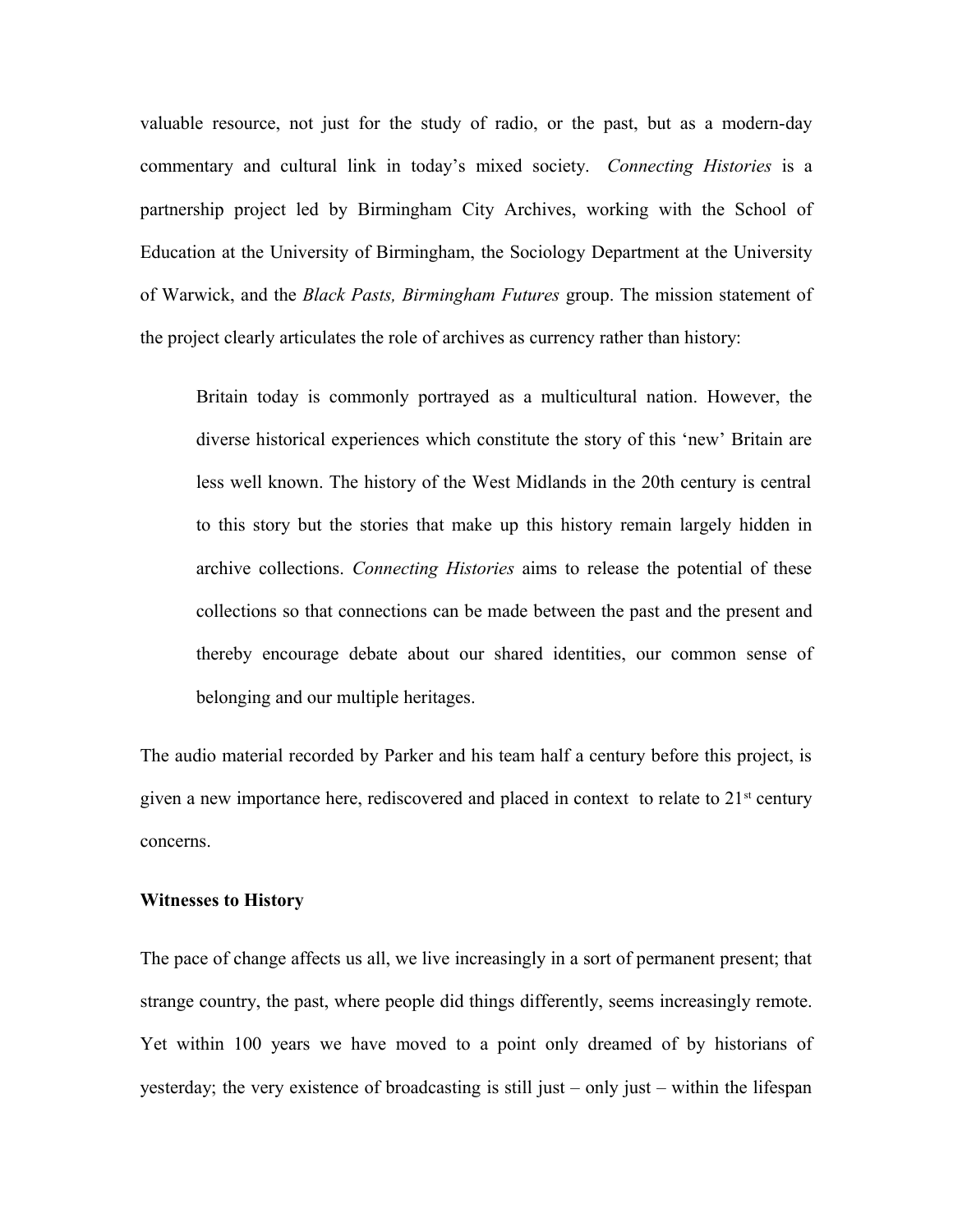of a human being. A man or woman born in 1910 grew into a world where mass media provided a commentary on their life. Imagine reading Pliny the Younger and *hearing* the voice of the Emperor Trajan, or being able to play news reports from the French Revolution… Film, television and sound can do this with modern history; above all, sound, the human voice, concentrates the mind on the *spoken* text. A transcript will give you the sense and meaning, but a recording demonstrates the nuances of speech, the hesitations, the inflections, the thought process and the emotion. A written version of Herb Morrison's famous commentary on the Hindenburg disaster of 6 May, 1937 conveys only a fraction of the anguish in Morrison's voice as he strives to describe the experience. Here, the impact of the event is in the sound of the voice as much as in the words themselves.

Within the United Kingdom, we may be aware of two principal sources of audio history, available to varying degrees to public and academic scrutiny; the BBC Sound Archive and the British Library Sound Archive, one, the sound of broadcast history and the other, the broader soundtrack of life, both touching from time to time. Yet there has been, until recently, a neglected and at risk third source, another voice that provides a different angle, an approach to broadcasting as oral/aural history that, because of the pace of change in radio regulation, technology and style, might not at first seem to offer promising potential for the historical and social researcher. UK commercial radio – or "Independent Local Radio" as it was first titled under the severe regulation of the Independent Broadcasting Authority (IBA) at its birth – did not come into existence – legal existence at least – until 8 October, 1973. Compared to other national broadcasting systems, this is highly unusual; look outside of Great Britain, and you will find that most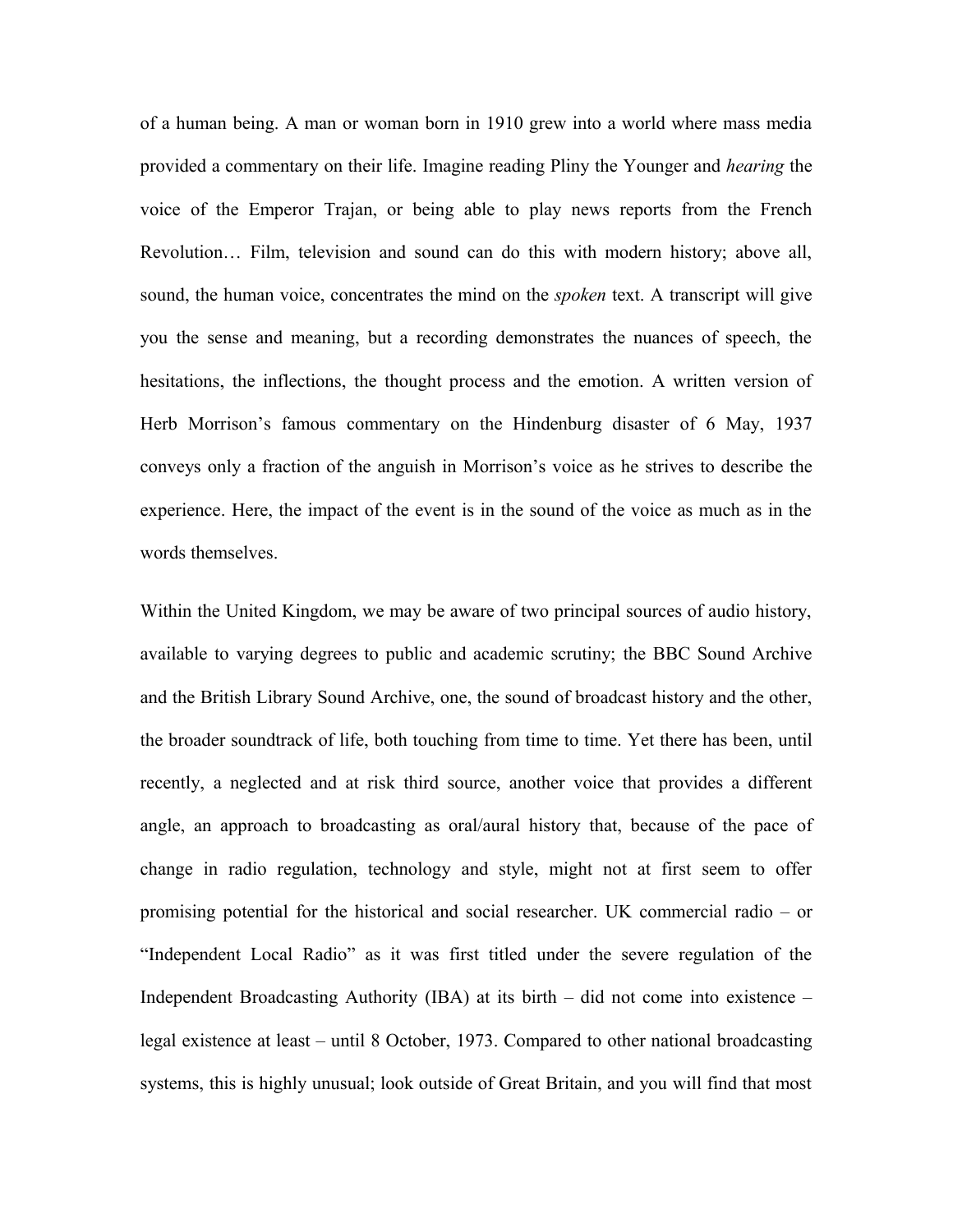media cultures embraced commercial radio before commercial television, the financing following the developing technology. This has not been the case in Britain, with ITV, born in 1955, coming almost 20 years before its radio equivalent.

Thus we have a relatively short historical span, yet within that period, two vastly differing models of broadcast output. The over-regulation of UK commercial radio, up to the 1990 Broadcasting Act, when companies were released to a certain extent from the public service role they had been forced to play under the IBA, produced as a by-product of commercial aspiration, a range of often excellent and largely forgotten speech programming – "meaningful speech" was the phrase coined by one IBA executive. The changing map of commercial radio – the amalgamation or disappearance of the original companies, the creation of large groups such as GCap, Emap and others – all this might suggest that many of these archives have been lost or destroyed. While in some cases this is true, there have been a number of notable cases where collections have survived, often against the odds. One such archive, the subject of digitisation and cataloguing by the Centre for Broadcasting History Research in the Media School at Bournemouth University, and academic dissemination via the BUFVC website, is the Felicity Wells Memorial Archive – the IBA/AIRC ILR Programme Sharing Archive, covering programmes covering all sorts of subjects, shared between stations between the late 1970s and 1990.

This material is being augmented by other collections; the Wessex Film and Audio Archive in the Hampshire Record Office holds material which is the subject of a similar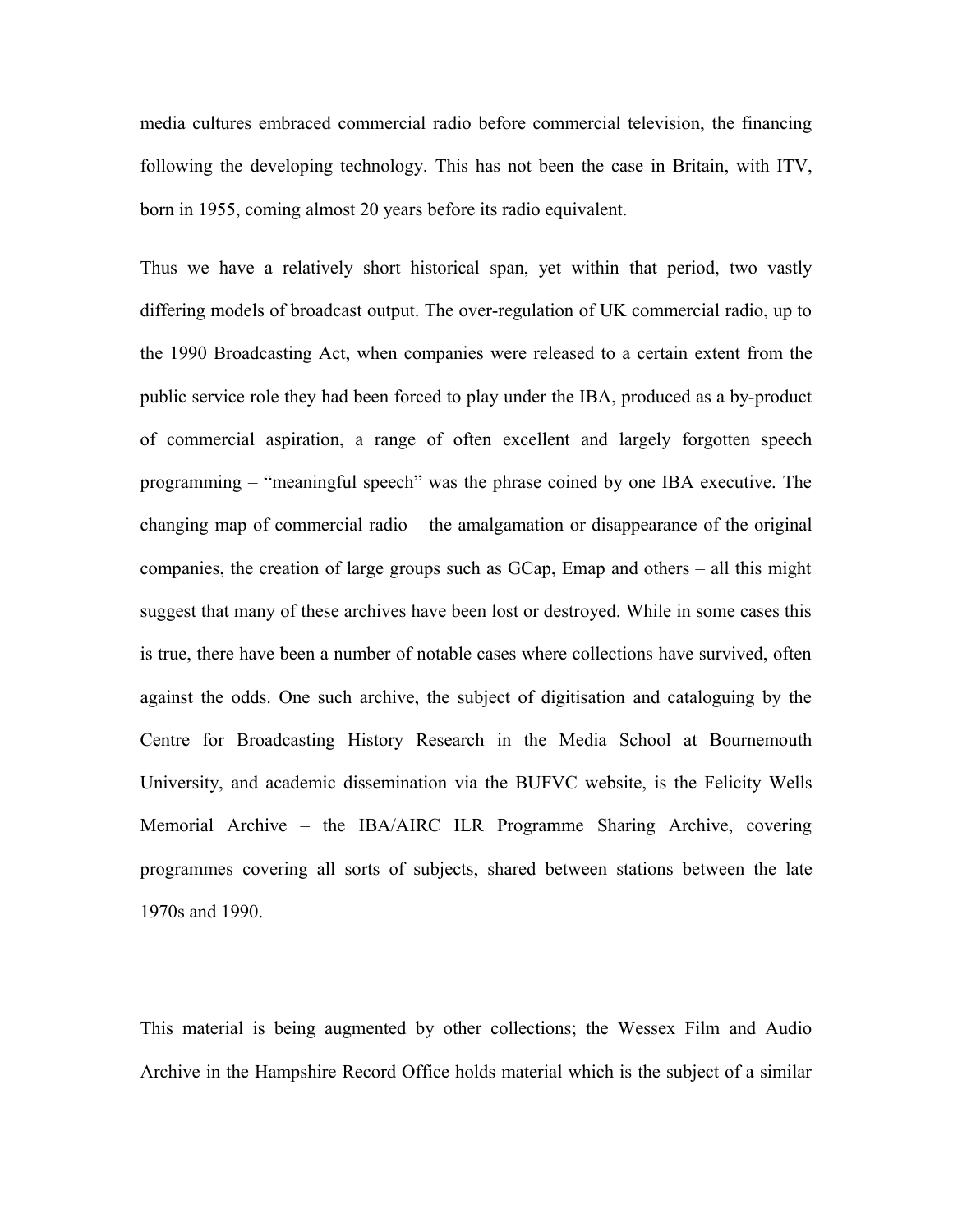process – a tripartite collaboration between the County Archive, the CBHR at Bournemouth and the BUFVC – to make commercial radio archives from Central Southern England available to researchers of late 20<sup>th</sup> century history and sociology. Here we are able to examine specific aspects of media/audience relationships, taking important historical events as case studies. For example, the Falklands conflict of 1982 affected the whole country in one form or another, but for families of service personnel in cities such as Portsmouth, the impact was visceral. Radio Victory was the Independent Local Radio station serving Portsmouth at the time; the war demanded a re-examination of its role, and the Wessex Archive gives us insight into the pastoral place of local radio within a community in emotional crisis. At the same time it provides a window on national and international history at once unexpectedly intimate, personal and often extremely poignant.

To these collections can be added a third strand from UK commercial radio, the archive of LBC/IRN, the largest and most significant British radio news collection outside of the BBC. LBC (The London Broadcasting Company) was the first legal, land-based commercial radio station in Britain, commencing broadcasting at  $6.00$ am on the  $8<sup>th</sup>$ October, 1973. For nearly the first twenty years of its existence, it was a company linked to Independent Radio News, and the sound archive of those years has been preserved on more than 7,000 reels of quarter-inch tape. Here is the witness of a new strand of broadcaster on the turbulent twilight of a century, including all of the Thatcher years, the destruction of Apartheid and the issue of Northern Ireland. Thanks to funding provided by the Joint Information Systems Committee (JISC) this invaluable archive will become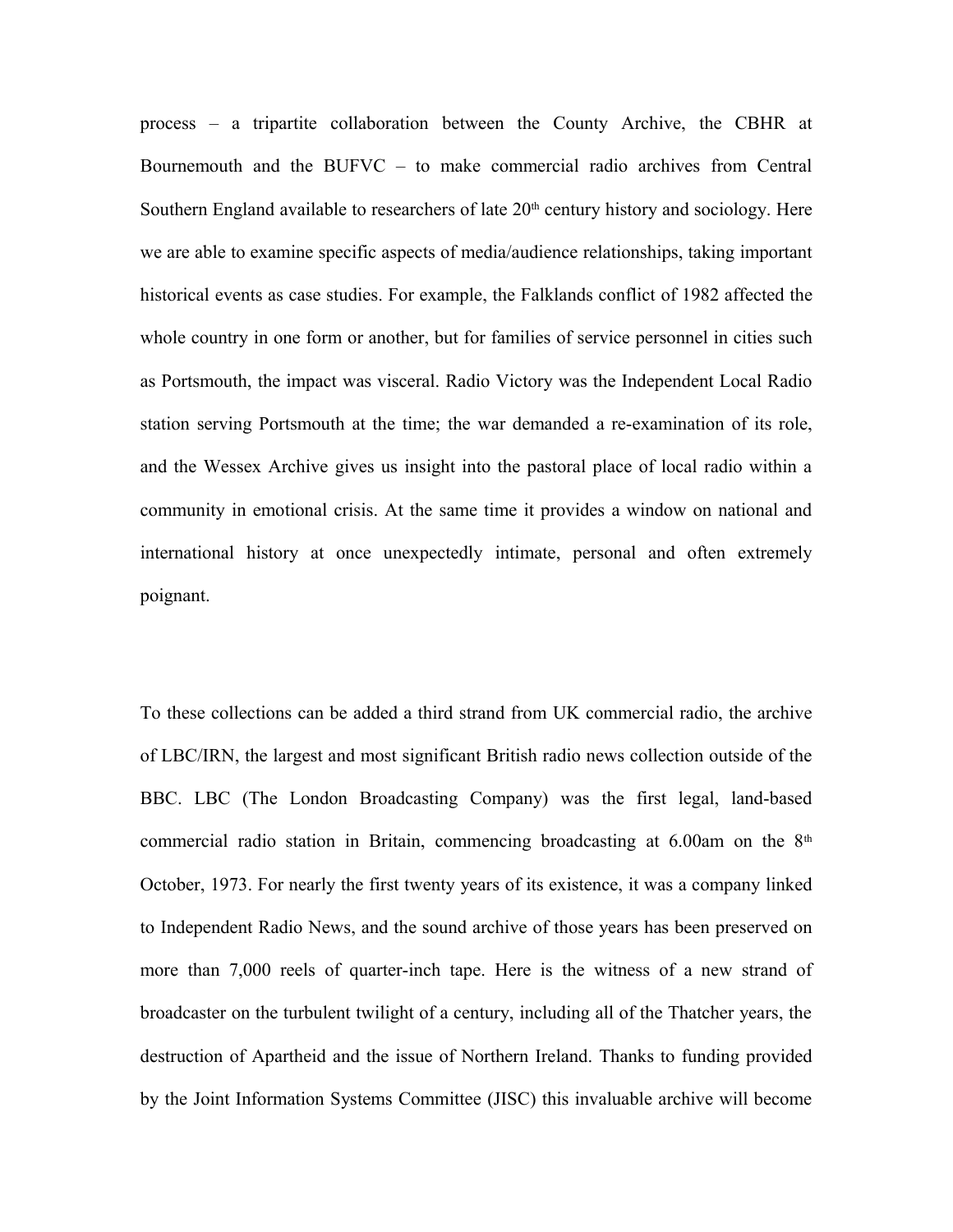academically available through a further partnership between BUFVC and the Bournemouth Centre for Broadcasting History Research, turning a collection of boxes of fragile tape, almost forgotten, into a vibrant, accessible witness, available to listen to and reference online to education at every level.

# **Preserving Yesterday**

Thus it can be seen that the responsibility of those involved with this work is two-fold. Firstly there is often a process akin to rescue archaeology; the importance of the work has to be established, and the material saved, often involving remedial technical issues. Once preserved, transferred to what is hoped to be a stable medium the second aspect of such projects takes over – that of making the material available to new and coming generations.

We might, in rediscovering such archives, and giving them new life, occasionally pause and reflect on the often remarkable background to the very survival of these newly found collections, consider how fortunate we are that they exist, and that their importance has been recognised. Yet in so doing, we might well run the risk of being complacent about preserving the voices of our present, before they themselves become obscured by the next layer of time. From 2005, Ofcom has been periodically licensing a new strand of broadcasting in the form of Community Radio stations. Here is society speaking to itself at local and ethnic level, catching always a moment in time, a snapshot of existence. What would Parker, MacColl and Seeger have made of such material? More importantly, where does – where will – that material go? Some stations may keep local archives, but Community Broadcasting is by its very nature volunteer based, chronically short of cash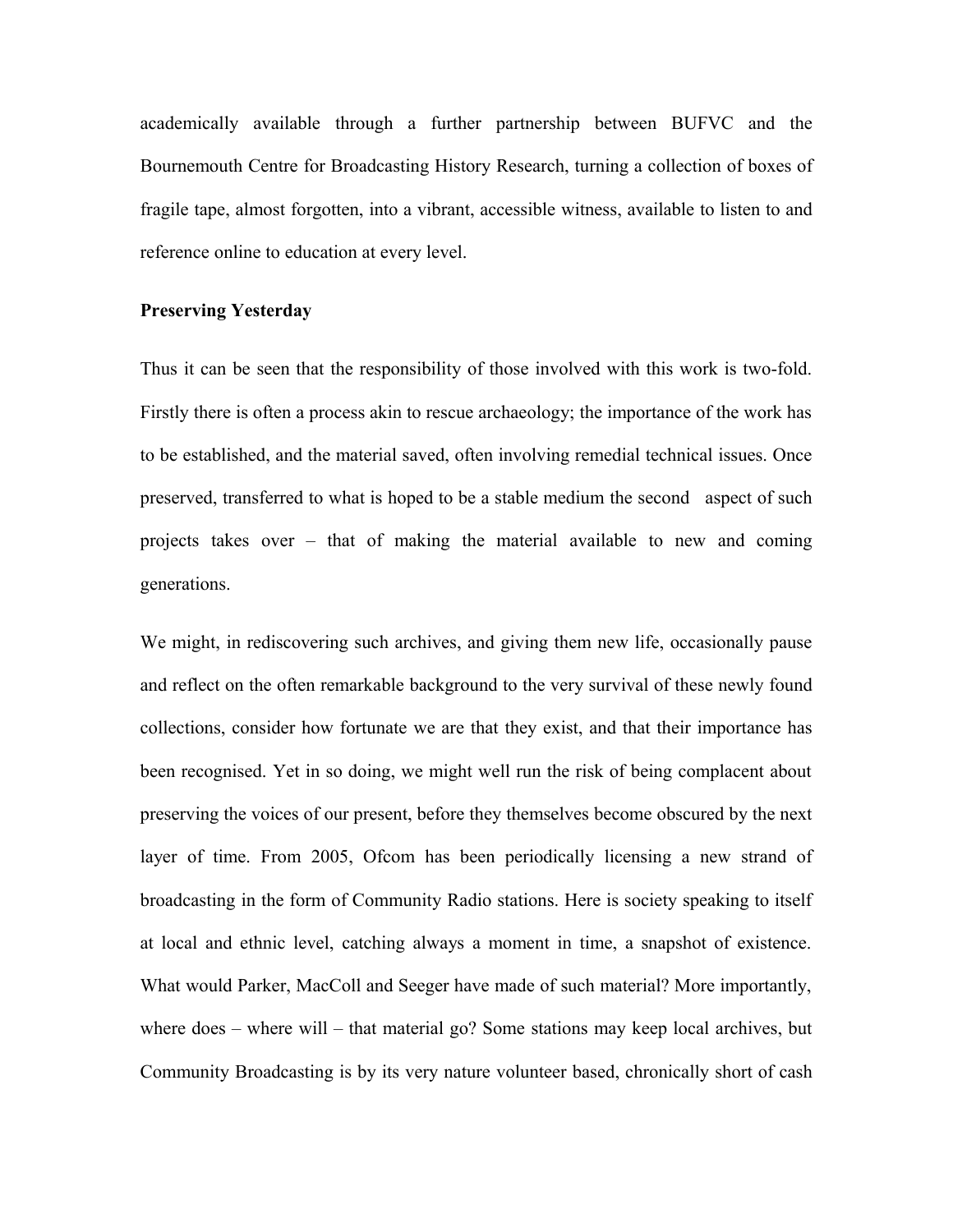and resources, and born into a world where the pace of reflecting today through media at every level moves us too quickly beyond yesterday. We have a unique, one-off opportunity to help these new stations to themselves help future generations understand what the very word "community" meant at the start of the 21<sup>st</sup> century. Yet to do so, some form of national, overarching archive strategy needs to be established as a matter of urgency; we cannot keep everything of course, but we should be aware of the importance of this new resource at the time of its genesis. It will be a tragedy if, despite the apparent lessons learned from the preservation and cataloguing of past collections, we find ourselves in a similar – or worse – position in ten or twenty or fifty years time, when today's audio voices are silent and lost.

As we have seen through the example of Birmingham's *Connecting Histories* project, past and present can hold a vital dialogue together. Perhaps crucially, we have now at our disposal a new use of technology which potentially by its very existence provides the platform for a personal archive. The growth of downloadable programmes – *podcasts*  has been pushing us towards a redefinition of what we mean by radio, and an awareness that an audio archive, be it institutional or personal, is a device whereby we take sound content and make it available "on demand", when and where we want to access it. Every mp3 player owner is his or her own archivist. This being the case, the public perception of audio preservation is growing, providing a major opportunity in education for the use of voices from our past – local, national and international – to talk to us of *their* present. It also provides us with a developing technology which is revolutionising the means by which those voices talk to our students.

The title of this article was chosen with some thought; it reflects a radio programme